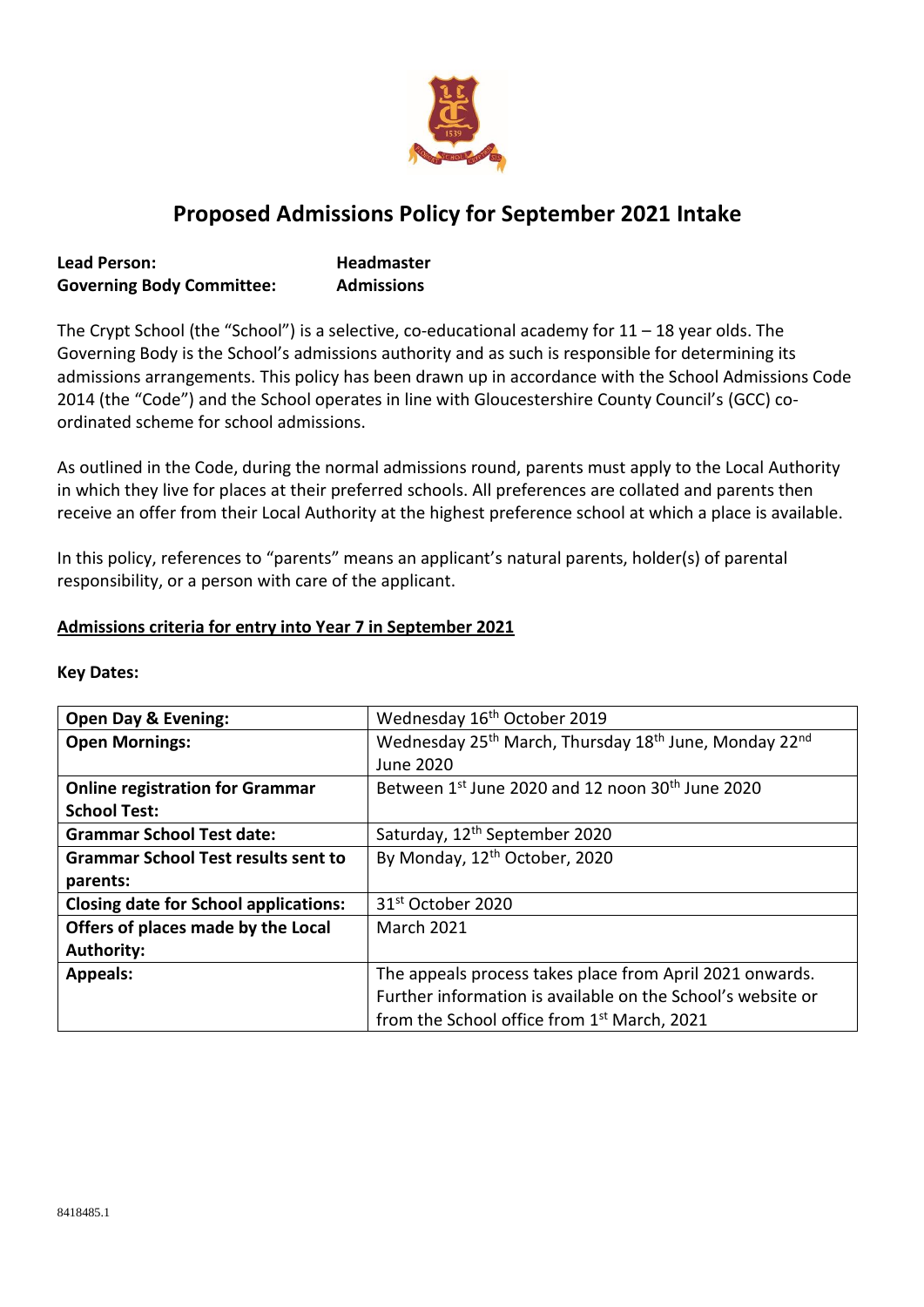# **Published Admissions Number ("PAN")**

The School's PAN for Year 7 is 150.

### **The Grammar School Test**

The School administers its own admission test (the "Grammar School Test"). Those wishing to register for the Grammar School Test must complete the Grammar School Test application form by the deadline given above. It is possible to complete and submit a registration form online via the School's website [\(www.cryptschool.org\)](http://www.cryptschool.org/) or via a paper form available from the School office.

Testing will take place on Saturday, 12<sup>th</sup> September 2020. Parents must provide details of any special educational needs ("SEN") on the Grammar School Test registration form to allow the School to consider appropriate access arrangements. Only applicants who attain the "**Qualifying Standard**" in the Grammar School Test will be eligible to be considered for admission to the School (see below).

In order to safeguard the credibility of the Grammar School Test, where an applicant (whether or not registered in two or more authorities including Gloucestershire) undertakes the same Grammar School Test on more than one occasion, then the first sitting shall be taken as the applicant's test score and any place offered in accordance with the admission arrangements must be on the basis of that score. For the avoidance of doubt, where a place is offered on the basis of a fraudulent or misleading application, the School may withdraw that offer. There is no opportunity to re-sit the Grammar School Test.

For admission into Year 7 during the normal admissions round, parents must also submit the Local Authority's Common Application Form (CAF) by the published deadline. The form can be submitted online via Gloucester County Council's website, or a paper form can be requested from the Council. Out of area applicants should apply through their own Local Authority.

### **The Qualifying Standard**

The "Qualifying Standard" is not a pre-defined pass mark, but is a term used to describe the minimum standardised score an applicant must achieve in the Grammar School Test in order to be considered for entry to the School. Prior to the closing date for submission of the CAF, confirmation will be sent to parents indicating whether or not their child has achieved the Qualifying Standard.

The Local Authority allocates places to those children who have met the Qualifying Standard and whose parents have expressed a preference for the School in the CAF, in the order set out in the School's oversubscription criteria outlined below. **Parents should note that meeting the Qualifying Standard and being eligible to be considered for admission to the School is not a guarantee of an offer of a place.**

### **Oversubscription criteria**

Where applications from candidates **who have met the qualifying standard** exceed the number of places available, the following criteria will be applied, in the order set out below:

- 1. Looked After Children / Previously Looked After Children **who have met the qualifying standard** (see Note 1 below);
- 2. Candidates in receipt of Pupil Premium **who have met the qualifying standard** (see Note 2 below);
- 3. Candidates **who have met the qualifying standard** who have a parent who is, at the time the application is made, a member of School staff, provided the parent has either been employed for minimum of two years, or has been recruited to fill a vacant post for which there was a demonstrable skills shortage at the time of their appointment;
- 4. All other candidates **who have met the qualifying standard** in test rank order.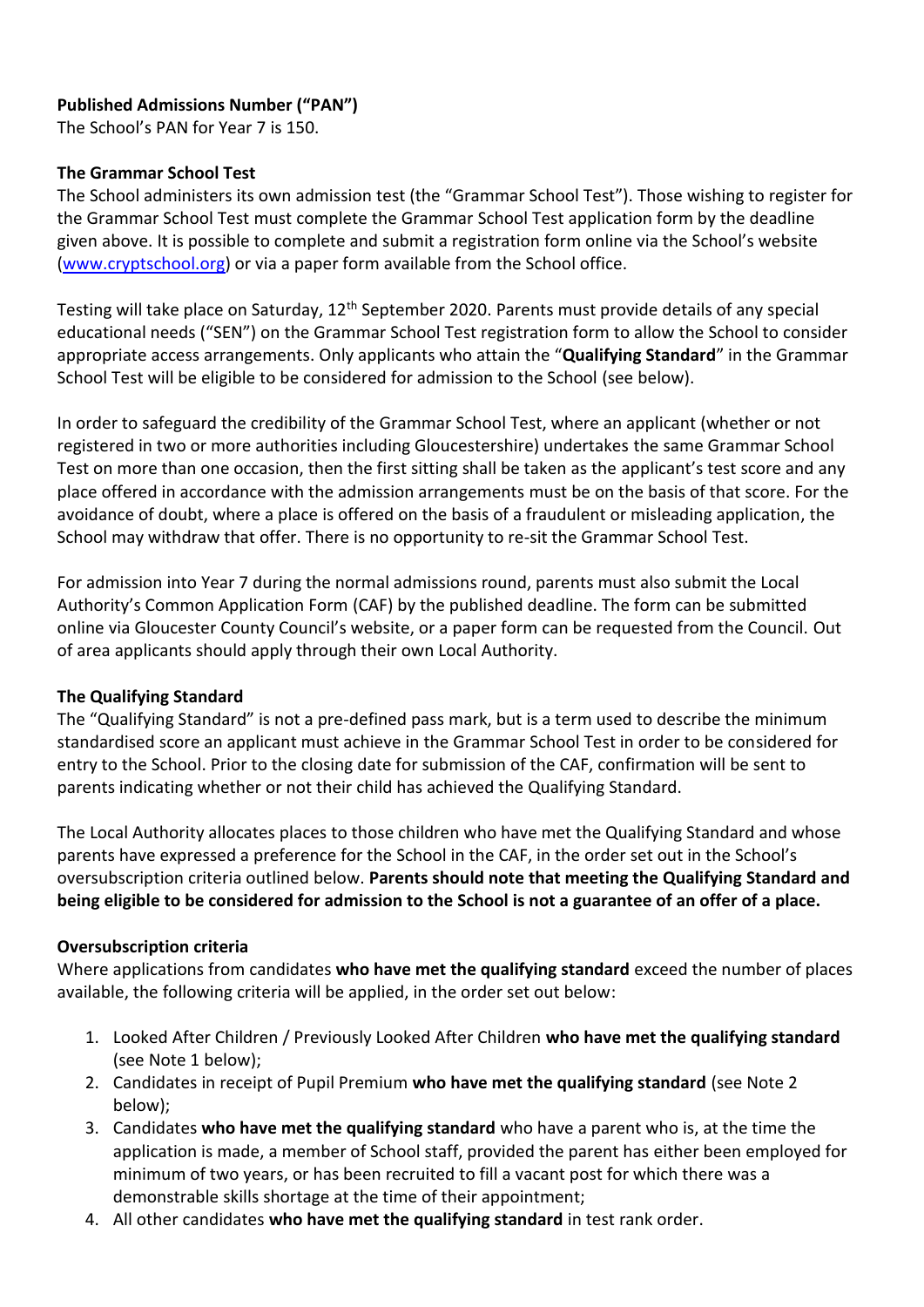# **Ordering within the same criteria**

For the purposes of oversubscription categories 1, 2 and 3, the higher ranking will be given to the applicant who lives closest to the School, as measured in a straight line from their usual place of residence (see below). The distance is measured from the Ordnance Survey point of the applicant's usual place of residence (including flats) to the main entrance of the school building, using the Local Authority's computerised measuring system. For the purposes of oversubscription category 4, the higher ranking will be given to the applicant with the highest score in the Grammar School Test.

### **Tiebreaker**

In the event that two or more applicants in oversubscription categories 1, 2 or 3 live the same distance from the School, priority will be given to the applicant with the higher Grammar School Test score. In the event two or more applicants in oversubscription category 4 have the same Grammar School Test score, priority will be given to the applicant living closest to the School (using the calculation method outlined above). In the event two or more applicants in any category have the same score and live the same distance away from the School, a process of random allocation will be followed by the Governing Body, witnessed by an independent person.

### **Home address**

An applicant's home address is their usual place of residence. Where there are shared custody arrangements, then the home address is where the applicant spends the majority of school nights. For the avoidance of doubt, 'schools nights' in this context means Sunday night through to Thursday night inclusive.

### **Year 7 waiting list**

A Year 7 waiting list is initially maintained by the Local Authority before being passed to the School in September 2021. The waiting list is prioritised in line with the oversubscription criteria set out above, with each added child requiring the list to be ranked again. This means the position of a child on the waiting list may change to be higher or lower over time. The tie break procedure set out above will apply is necessary. The waiting list is held in this form until 31<sup>st</sup> December 2021, after which point it falls away.

Thereafter, those wishing to remain on the list will be required to sit baseline tests administered by the School. From this point baseline test scores will take the place of Grammar School Test scores for the purposes of applying the oversubscription criteria to the waiting list. This is because the Grammar School Test is no longer an age appropriate assessment for applicants. All those on the Autumn Term waiting list will be invited to sit these baseline tests at a time and date set by the School and must do so if they wish to remain on the waiting list. This waiting list is maintained until the end of the academic year.

**Late applications to Year 7 during the Autumn Term**: During the Autumn Term, late applicants without a Grammar School Test score will be offered the opportunity to sit this test on two dates during the Autumn Term. Testing will generally take place in October and December at times and dates set by the School. The details can be requested at any time from the School. If no place is available, the applicant may join the waiting list. For applications to Year 7 made after the December test date, the procedure outlined below will apply.

**Late applications to Year 7 after the Autumn Term:** As set out above, after the Autumn Term, late applicants will be required to sit baseline tests administered by the School. Testing will generally take place in February, April and May or June. The details of forthcoming test dates can be requested at any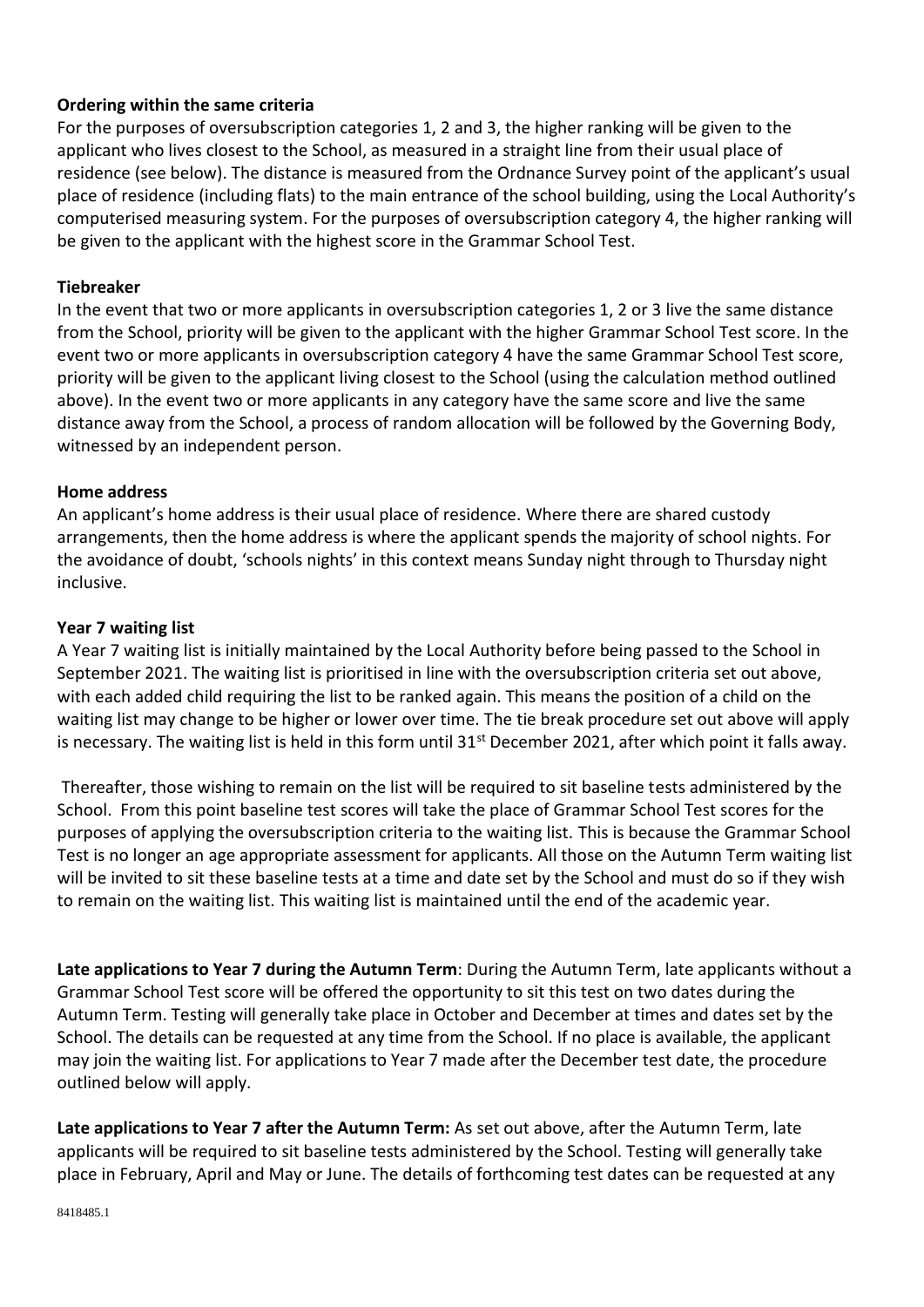time from the School Office [and are published each term on the School's website]. If an application is refused on the grounds no place is available, in addition to a right of appeal the applicant may join the waiting list.

# **Admissions criteria for late entry to years 8-11**

**Application process:** Any application for a place made outside a normal year of entry to the School should be made directly to the School. Applicants will be invited to sit age appropriate baseline tests administered by the School. Where there are more applicants than places in a particular year group, the published oversubscription criteria will be applied save for the use of baseline test scores in place of Grammar School Test scores. Applicants will be offered the opportunity to sit these tests at times and dates set by the School. Testing will generally take place generally take place in October, December, February, April and May or June each year. The details of forthcoming test dates can be requested at any time from the School Office.

Where an applicant's test results are borderline, the School may take other performance indicators into account, for example formal assessment results and end of year examinations from an applicant's current school. Final assessment of the suitability for a grammar school style of education is delegated to the Headmaster and a senior member of the teaching staff. An admission committee will then consider whether a place at the School may be offered.

**Waiting lists:** Where an application is refused by the School on the grounds no place is available, in addition to a right of appeal, applicants are able to join a waiting list for the relevant year group, which is ranked in line with the published oversubscription criteria. Waiting lists are maintained until the end of the academic year.

# **Admissions criteria for entry to the Sixth Form – Year 12**

The Sixth Form at the School is co-educational. Admission to the Sixth Form is open to both internal and external candidates. All Year 11 students enrolled at the School who meet the academic entry requirements set out below are eligible for a place in the School's Sixth Form and priority is given to these students.

# **Published Admissions Number ("PAN")**

The School's Year 12 capacity is 150. In addition to those students who continue from Year 11, the School admits 25 external candidates.

# **Entry criteria**

For entry into the School's Sixth Form, all students must achieve the following:

- A minimum of six GCSEs at Grade 6 or above (or equivalent) in a broad range of subjects; and
- English and Mathematics GCSEs at Grade 5 or above (or equivalent);

External and internal applicants who narrowly miss the entry criteria and who still wish to be considered for a place in the Sixth Form are able to have their application reviewed by an admissions panel (which includes the Headmaster). All applicants in receipt of the Pupil Premium who miss the entry grades set out above will automatically have their applications reviewed by the admissions panel.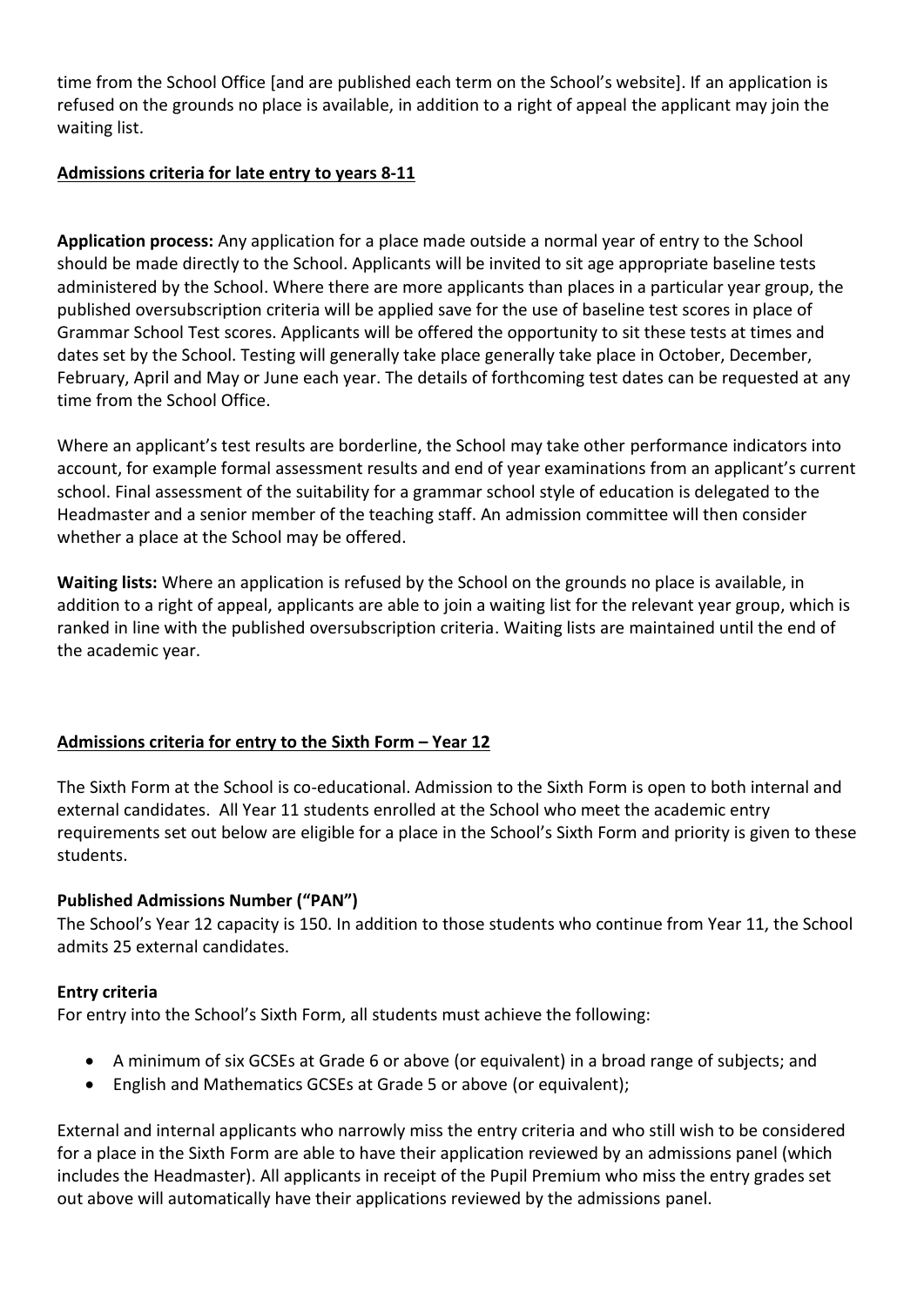Applicants wishing to study a particular A Level course must have achieved a minimum of Grade 6 at GCSE in that subject. Access to certain courses may require a higher minimum level of entry, as determined by the Headmaster and the Head of Post-16 Education and Personal Development. Any such additional course-specific standards are clearly set out within the Sixth Form Prospectus, which is available [on the School's website or by request from the School office].

Applicants should be aware that an offer of a place in the Sixth Form does not guarantee access to a particular course or subject. Where a course or subject is oversubscribed, places will be allocated according to best performance in relevant GCSEs.

The entry criteria apply to both internal and external applicants

### **Application process**

Application forms and details of entry requirements are available as follows:

- At the School's Sixth Form open evening;
- From the School office by request; and
- On the School's website

Deadlines for applications will be on the application form.

### **Oversubscription criteria**

All those Year 11 students already enrolled at the School who meet the entry criteria will be eligible to continue into Year 12. Where there are more external applicants **who have met the entry criteria** than available places, the following criteria will be applied, in the order set out below:

- 1. Looked After Children / Previously Looked After Children **who have met the entry criteria** (see Note 1 below);
- 2. Applicants in receipt of Pupil Premium **who have met the entry criteria** (see Note 2 below);
- 3. Applicants **who have met the entry criteria** who have a parent who is, at the time the application is made, a member of School staff provided the parent has either been employed for minimum of two years, or has been recruited to fill a vacant post for which there was a demonstrable skills shortage at the time of their appointment;
- 4. All other applicants **who have met the entry criteria**.

### **Ordering within the same criteria:**

For the purposes of all four oversubscription categories, the higher ranking will be given to the applicant who lives closest to the School, as measured in a straight line from their usual place of residence (see below). The distance is measured from the Ordnance Survey point of the applicant's usual place of residence (including flats) to the main entrance of the school building, using the Local Authority's computerised measuring system.

### **Tiebreaker:**

In the event that two or more external applicants live the same distance (using the calculation method outlined above) from the School, a process of random allocation will be followed by the Governing Body, witnessed by an independent person.

#### **Home address:**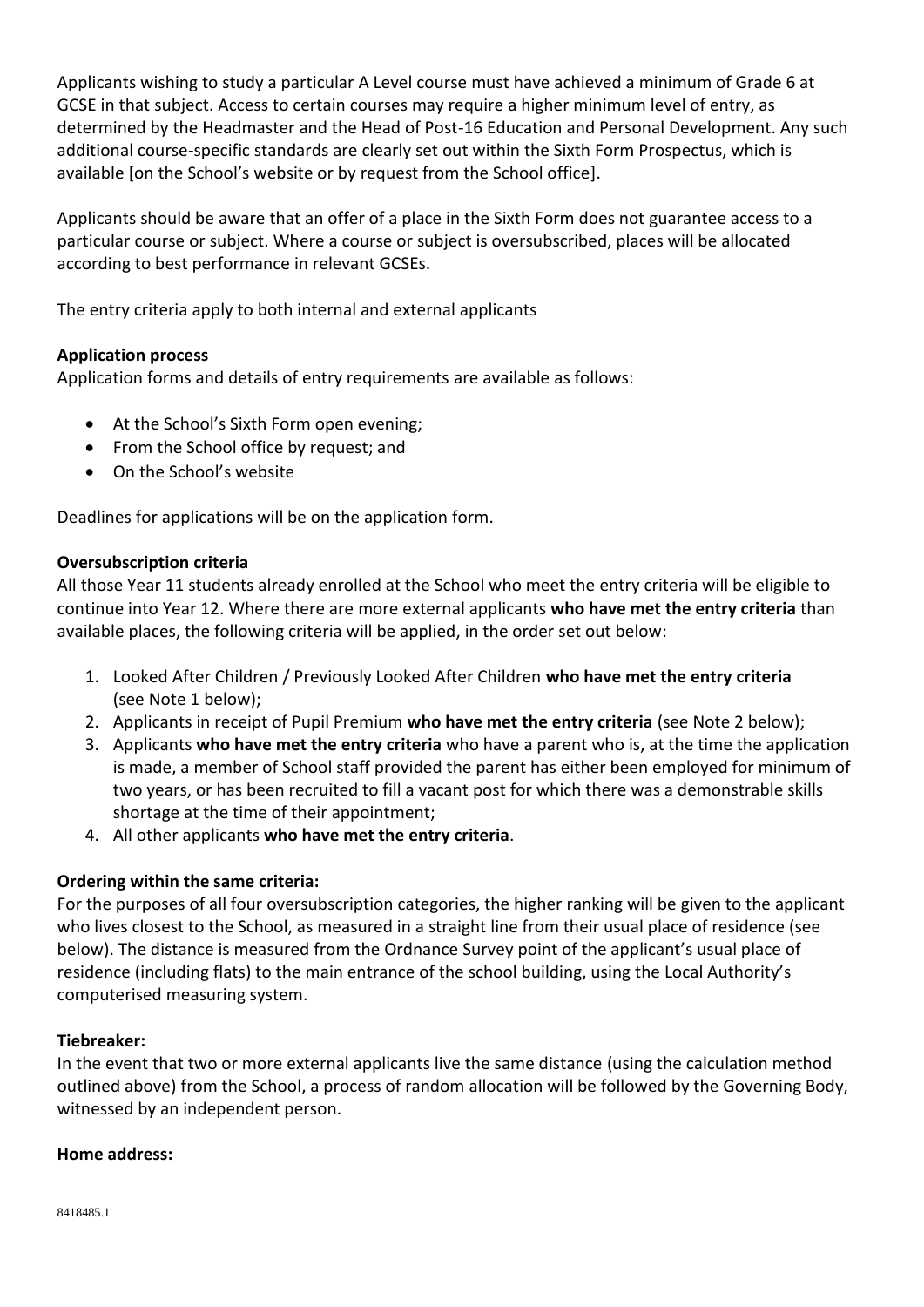An external applicant's home address is their usual place of residence. Where there are shared custody arrangements, then the home address is where the applicant spends the majority of school nights. For the avoidance of doubt, 'schools nights' in this context means Sunday night through to Thursday night inclusive.

# **Year 12 waiting list:**

In the event there are more external applicants who have met the entry criteria than available Sixth Form places, the School maintains a waiting list, prioritised in line with the oversubscription criteria set out above. For each added applicant, the list will be ranked again. This means the position of an applicant on the waiting list may change to be higher or lower over time. The tiebreak procedure set out above will apply if necessary. The waiting list is held until 31st December 2021, after which point it falls away.

# **Applicants with Special Educational Needs**

The School admits students with SEN who can meet the entry requirements determined by this policy, whenever those special educational needs can be reasonably accommodated. The applicants may be with or without a Statement of Special Education Needs, or an Education Health and Care Plan (EHCP). Any student who meets the entry requirements and who has a Statement or an EHCP that names the School will be admitted and the number of available places under the PAN will reduce accordingly. Students must be able to be taught in mainstream classes and able to follow a grammar school curriculum, including the National Curriculum. The School is committed to Equality of Opportunity.

When registering for selective testing, parents are asked to specify any special educational needs, which might require reasonable adjustments to the testing process, in accordance with the procedure available from the Local Authority's website. The School will then consult with appropriate professionals to determine the most appropriate adjustments to make (if any) to ensure that testing arrangements are accessible.

# **Admission out of Chronological Age Group**

**Early admission to Year 7:** The School will consider an application for early admission to Year 7 of an exceptionally gifted and talented candidate provided it is supported by a recommendation from the child's current Headteacher. Any applicant must meet the relevant entry criteria. As outlined above, in order to safeguard the credibility of the Grammar School Test, where an applicant (whether or not registered in two or more authorities including Gloucestershire) undertakes the same Grammar School Test on more than one occasion, then the first sitting shall be taken as the applicant's test score and any place offered in accordance with the admission arrangements must be on the basis of that score. Parents of early Year 7 applicants must therefore agree that if their child is unsuccessful in obtaining a place at the School, they will not be able to take the Grammar School Test a second time the following (normal) year of entry.

**All other out of chronological age group admissions:** In relation to early and all other out of chronological age group cases, the School will make its decision on the basis of the circumstances of each case and in the best interests of the child concerned. This will include taking into account parental views; information about the child's academic, social, and emotional development; where relevant, the child's medical history and the view of medical professionals; whether the child has previously been educated out of their normal age group; and whether the child might naturally have fallen into a lower year group were it not for their premature birth. Any applicant must meet the relevant entry criteria. In addition, the views of the Headteacher of the School will be taken into account.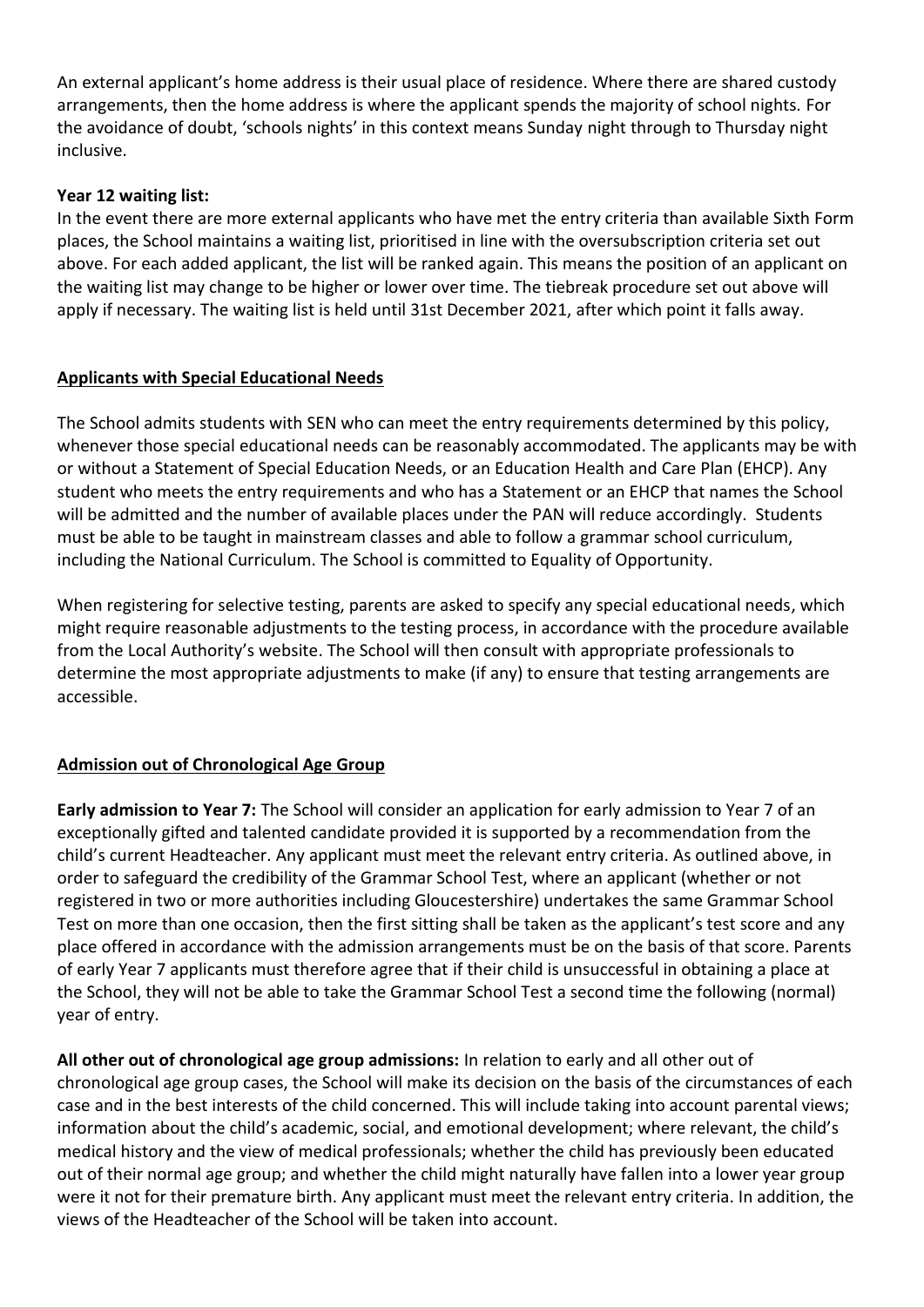# **Appeals**

A decision by the School to refuse a place carries with it a right of appeal to an independent appeals panel. For applicants to the Sixth Form, both the parent and the student applicant have a right of appeal. Appeals against non-admission will be held in accordance with the School Admission Appeals Code and regulations that are in force at the time. The School remains responsible for the formal appeals process. The School publishes its admission appeal timetable on its website by 28<sup>th</sup> February.

# **Transport**

Where children are not entitled to free transport provided by the Local Authority (as identified in the Gloucestershire County Council School / Academy *Admissions Guidance Booklet*) it is the parents' responsibility to ensure that their child can attend the School.

# **Fraudulent Applications**

The School reserves the right to withdraw the offer of a place [where it has been offered in error or] if it is established that the offer was obtained through a fraudulent or intentionally misleading application.

**Note 1:** *A 'looked after child' (1) or a child who was previously looked after but immediately after being looked after became subject to an adoption (2) child arrangements order (residency order) (3) or special guardianship order (4) including those who appear to the admission authority to have been in state care outside England and ceased to be in state care as a result of being adopted.* 

- *1. A 'looked after child' is a child who is (a) in the care of a local authority, or (b) being provided with accommodation by a local authority in the exercise of their social services functions (see the definition in Section 22(1) of the Children Act 1989) at the time of making an application to a school. In Gloucestershire, such children are referred to as Children in Care.*
- *2. This includes children who were adopted under the Adoption Act 1976 (see section 12 adoption orders) and children who were adopted under the Adoption and Children's Act 2002 (see section 46 adoption orders).*
- *3. Under the provisions of s.12 of the Children and Families Act 2014.*
- *4. See Section 14A of the Children Act 1989 which defines a 'special guardianship order' as an order appointing one or more individuals to be a child's special guardian (or special guardians).*
- *5. A child is regarded as having been in 'state care outside of England' if they were in the care of or were accommodated by a public authority, a religious organisation, or any other provider of care whose sole or main purpose is to benefit society.*

**Note 2:** *Children attracting Pupil Premium are those who have been registered for free school meals at any point in the six years prior to the closing date for registration for the Test. The School will require independent and verifiable evidence of Pupil Premium entitlement in the requisite period from a reliable source such as a local authority. The School will make such enquiries as are necessary of GCC (or the relevant Local Authority) as to the entitlement of any children who have qualified when notifying GCC of the test results.*